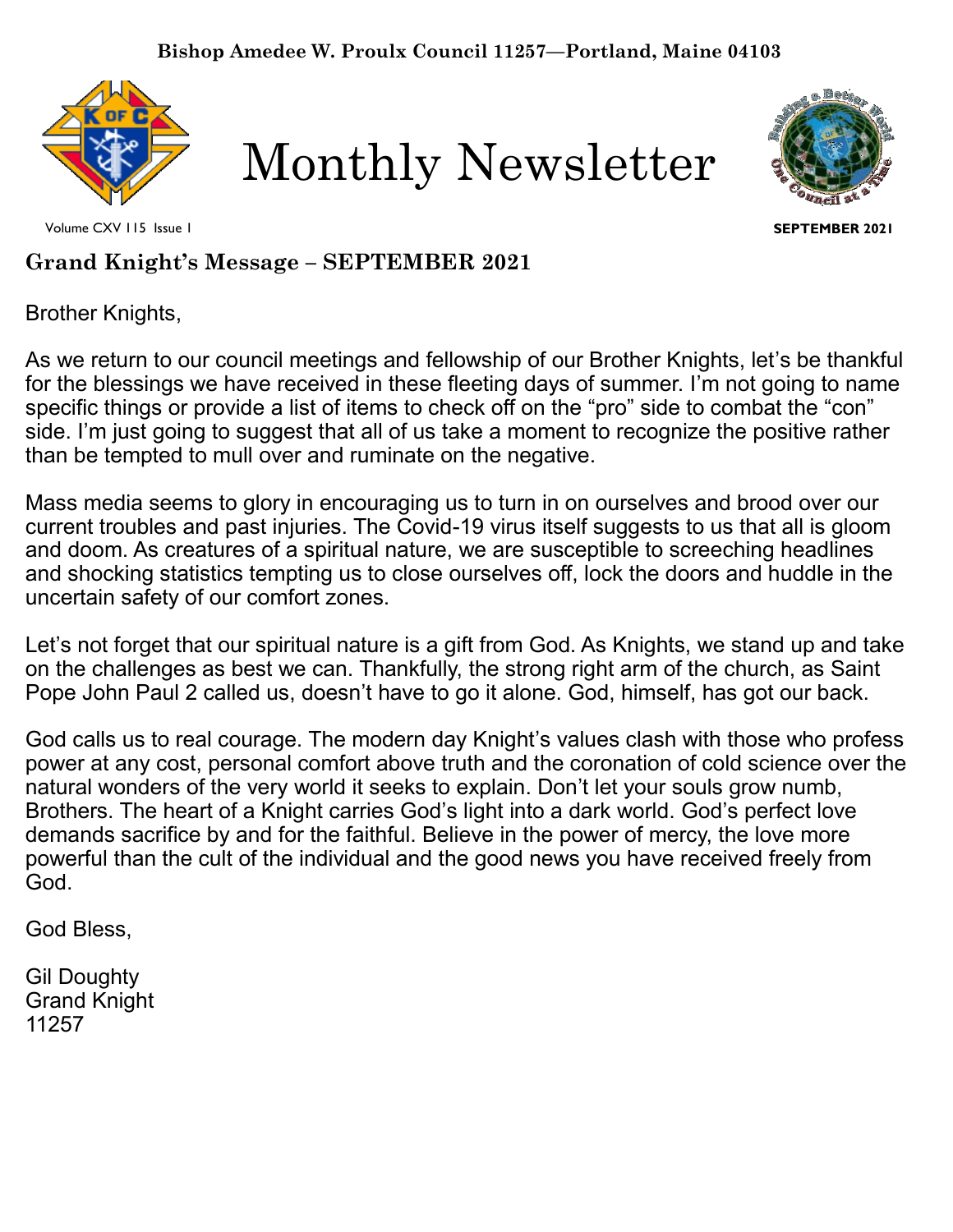#### **Call of Meeting to Order**

The SEP 14th IN PERSON business meeting was called to order by GK Gil at 7:00pm. Fr. Jack lead us with the opening prayer and GK Gil lead us in the Pledge of Allegiance.

#### **Roll Call of Officers**

| Chaplain Fr. Jack              | P           |
|--------------------------------|-------------|
| Grand Knight, G. Doughty       | P           |
| Deputy GK, M. Pizzo            | P           |
| Chancellor, N. Twaddel         | Е           |
| Recorder, J. Pizzo             | P           |
| Financial Secretary, P. Rovnak | Ρ           |
| Treasurer, D Bergson           | P           |
| Lecturer                       | U           |
| Advocate, R. Leduc             | Е           |
| Warden, F. Stephens            | P           |
| IS Guard P. Sullivan           | E           |
| OS Guard, D. Marzagalli        | P           |
| 1 Yr. Trustee , J. Morin       | P           |
| 2 Yr. Trustee , D. Pratt       | $\mathbf P$ |
| 3 Yr. Trustee, E. Griffin      | E           |
| $P = Present$                  |             |
| $A = Absent$                   |             |
| $E = Excused$                  |             |
| $U =$ Unassigned               |             |

### **Reading of Minutes of the Previous Meeting:**

Motioned made to dispense with the reading of the previous meeting. Second and passed.

**Report of Admissions Committee on Reading and voting for new members:**

**No new admissions.** 

#### **The Chaplain's Report:**

**Fr. Jack lead us in the asking for our council members to perform the good works for our parish for the 2021-22 Fraternal Year.**

### **Membership Statistics:**  Council Membership: Insurance Members 25 Associate Members 25 Insurance Members 1 Inactive Total 51

Of the 51 members, 11 are Honorary Life,

3 Honorary and 1 is Inactive

The aging of our council:

 $20 - 30 = 0$   $31 - 40 = 2$  $41 - 50 = 5$   $51 - 60 = 12$ 

 $61 - 70 = 16$   $71 - 80 = 15$ 

 $81 - 90 = 1$ 

The average age **of membership 66**

### **The Following Have Received the Honors of the 2nd & 3rd Degrees:**

### **NONE**

**The Following Have Received the Honors of the 4th Degree: NONE**.

**The Treasurer report: 07/31/21**

**BEGINNING BAL. 07/01/21** \$**1,098.10**

#### **INCOME**

**NONE**

| TOTAL INCOME                                                                    |   | 00.00         |
|---------------------------------------------------------------------------------|---|---------------|
| <b>EXPENSES</b><br><b>KC State Council Per Capita</b><br>And Insurance for 2021 |   | $(S\ 459.37)$ |
| <b>TOTAL EXPENSES</b>                                                           |   | $(\$ 450.37)$ |
| <b>ENDING BAL. 08/31/21</b>                                                     | S | 638.91        |
|                                                                                 |   |               |

**Represents the treasury from July to Aug. 31 as we were not meeting those months.** 

**Respectfully submitted, David Bergson, Treasurer**

**Motioned to accept the report was unanimously approved.**

### **Reading of Bills and Communications:**

**Thank you note from Bro. John Laplante. MRTL invitation to annual meeting.**

### **The Financial Secretary Report:**

We now have 51 members in our council due to the passing of Bro. George Leahy, he was 97.

#### **Trustee's Report**

```
NONE
```
**The Chancellor's Report:** 

**NONE**

### **Report of Service Program Committees:**

**We discussed future events for the council in lieu of Covid. The council will be soliciting for donations from the membership and friends in order to raise funds for our Coats For Kids Program in the upcoming months.**

**Unfinished Business: NONE**

#### **NEW BUSINESS:**

**This was the council's first in-person since the Covid pandemic. It went well and all the members and guests at the meeting were vaccinated. We will do in person meetings utilizing the covid protocols.** 

**It was agreed by the members present that we will being doing our Coats For Kids program this year and will solicit donations from our members and friends.**

**District Deputy Report:**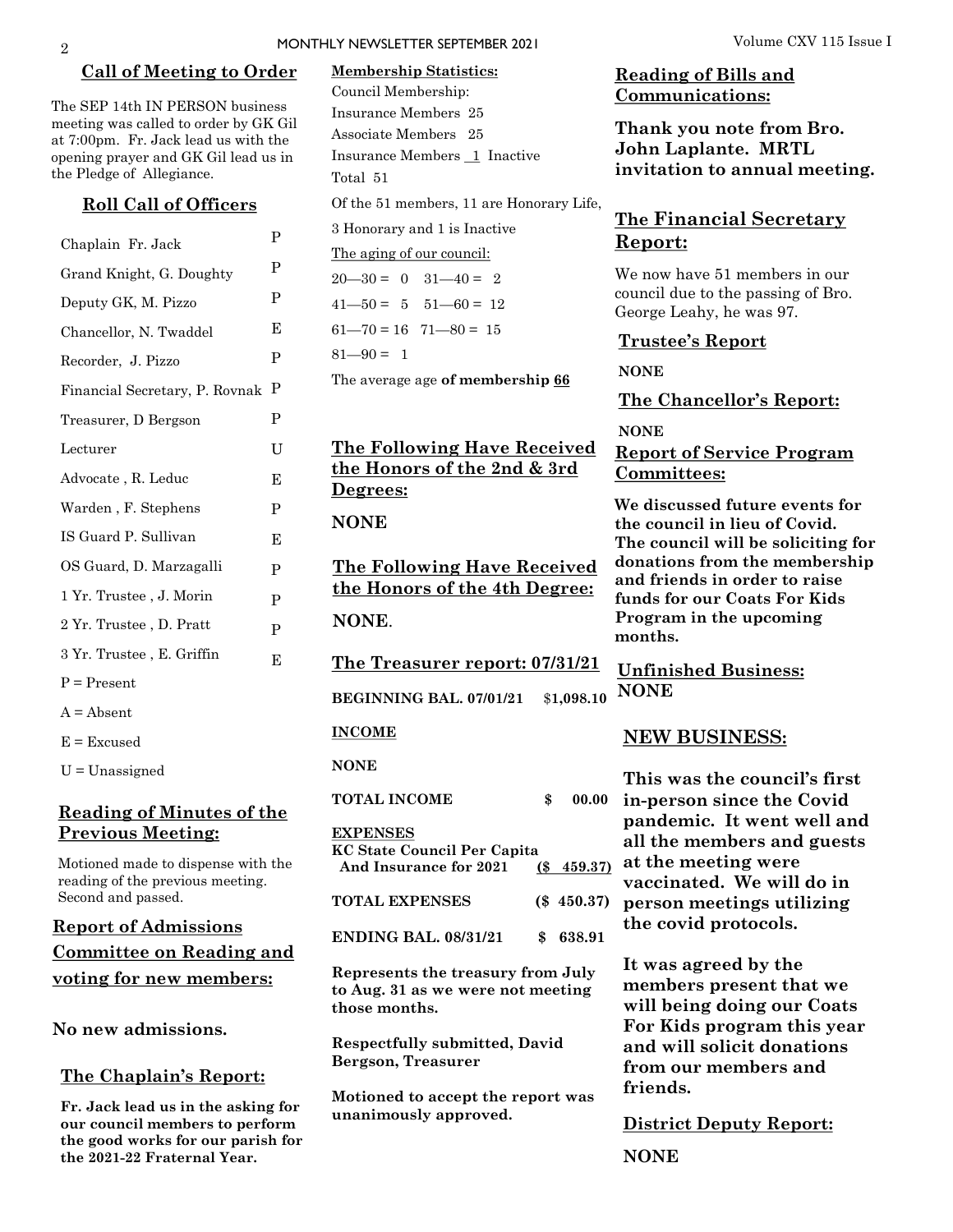**Email: phs63@aol.com**

**Tel: 207-797-6326**

## **October 10, 2021 There will be a mass for Brother George Leahy from the knights at St. Joseph's Church at 10:00am. Bro. George passed away in August 2021 and was our oldest member at age 97.**

## **October 12, 2021 Council business meeting at Fr. Flanagan Hall Annex Room at St. Pius church at 7:00pm.**

| Good of the Order:<br>Pray for the repose of the soul | <b>Lecturer Report:</b>                  | <b>Happy Birthday Wishes to</b><br>following members:<br><b>BLESSINGS &amp;</b><br><b>CONGRATULATIONS</b> |                                |  |
|-------------------------------------------------------|------------------------------------------|-----------------------------------------------------------------------------------------------------------|--------------------------------|--|
| of Bro. George Leahy who                              | <b>NONE</b>                              |                                                                                                           |                                |  |
| passed away in August 2021.                           | <b>News of the Fourth Degree:</b>        |                                                                                                           |                                |  |
| Prayers are offered for the                           | Our 4th Degree Assembly                  |                                                                                                           |                                |  |
| following members and friends                         | 337 meets in Portland at St.             |                                                                                                           |                                |  |
| of our council:                                       | Pius Hall on the 2nd Monday              | <b>Parick Venne</b>                                                                                       | <b>JUL 06</b><br><b>JUL 23</b> |  |
|                                                       | of the month at 7:00pm                   | <b>Stan Haupt</b><br><b>Bill Burke</b>                                                                    | <b>AUG 11</b>                  |  |
| Carole Doughty, Sister of Bro.                        |                                          | Deacon John                                                                                               |                                |  |
| <b>Gil Doughty</b>                                    | <b>COUNCIL INSURANCE</b><br><b>AGENT</b> | McAuliffe Jr.                                                                                             | <b>AUG 17</b>                  |  |
| Katie Bergson, Daughter of Bro.                       |                                          | <b>Mark Lavoie</b>                                                                                        | <b>AUG 18</b>                  |  |
| <b>Dave Berson</b>                                    | <b>Bill Weiss 691-0867</b>               | William Leary III                                                                                         | <b>SEP 01</b>                  |  |
| <b>Bro. Jim Pizzo</b>                                 | William.weiss@KofC.org                   | <b>Paul Musgrove</b>                                                                                      | <b>SEP 02</b>                  |  |
| Mary Polito, wife of Bro. Jim<br>Pizzo                |                                          | <b>Paul Music</b>                                                                                         | <b>SEP 13</b>                  |  |
| <b>Bro. Jerry Morin</b>                               |                                          | John Morgan                                                                                               | <b>SEP 14</b>                  |  |
| <b>Bro. John Laplante</b>                             |                                          | <b>Ralph Brown</b>                                                                                        | <b>SEP 20</b>                  |  |
| <b>Connie Ryan wife of deceased</b>                   |                                          |                                                                                                           |                                |  |
| member Ed Ryan                                        |                                          |                                                                                                           |                                |  |
| Fr. Ted Corley                                        |                                          |                                                                                                           |                                |  |
| Fr. Don Bosco                                         |                                          |                                                                                                           |                                |  |
| <b>Rovnak family</b>                                  |                                          |                                                                                                           |                                |  |
| <b>Ramos Family</b>                                   |                                          |                                                                                                           |                                |  |
| <u>Louise Stankiewicz</u> Mom of Bro                  |                                          | <b>EDITORS NOTE:</b>                                                                                      |                                |  |
| Glenn                                                 |                                          |                                                                                                           |                                |  |
| Pat Stephens wife of Br. Frank                        |                                          | <b>Please address omissions</b><br>and corrections to:                                                    |                                |  |
| <b>Corinne Pratt Daughter of Bro.</b>                 |                                          |                                                                                                           |                                |  |
| <b>Dick Pratt</b>                                     |                                          | <b>PP Michael Pizzo</b>                                                                                   |                                |  |

Please take a moment to feel the movement of your council. We are, together, making a difference in our Parish and Community. If you are not already actively involved please consider the good we do and in greater numbers the more that we will be able to accomplish. I invite you to come with us on a journey to fulfillment.

**Our business meetings are held at 7:00PM in the St. Joseph's rectory conference room, 2nd Tuesday of every month (Except the months of July and August). Please review the Upcoming Events included in this newsletter and we welcome your participation and attendance.** 

### **Calendar of Events**

**A copy of our Calendar of Events for this fraternal year is available on OLOH website under KC Council 11257 or contact Program Director, Brother Michael Pizzo at phs63@aol.com or 233-4780.**